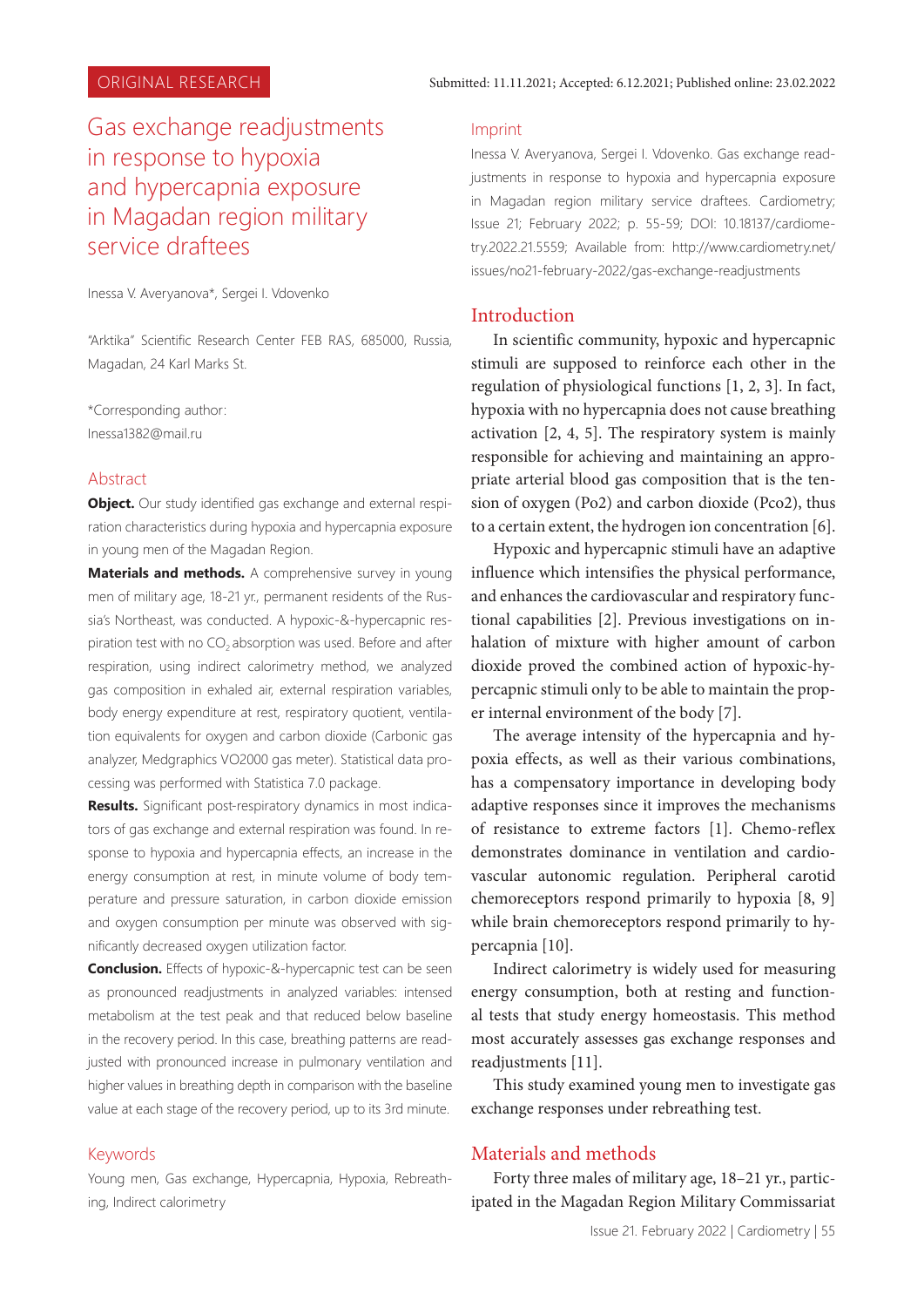Training and Conscription Department Survey. The mean age was 20.0±0.3 yr. A rebreathing test with no CO<sub>2</sub> absorption was used as a functional exercise. Subjective baseline exhaled  $O_2$  and  $CO_2$  values (%) were determined using the Carbonic gas analyzer. During the test, each subject made three deepest possible exhalations into the Douglas type bag. Further breathing was performed from that sealed bag for three minutes with the nose closed with a clip [12]. After the test completion, the gas mixture left in the bag was analyzed for the  $CO<sub>2</sub>$  and  $O<sub>2</sub>$  percentage amount.

We used the Medgraphics VO2000 metabolograph to analyze gas exchange and respiratory system parameters prior to the rebreathing test, at its peak, as well as at 2nd and 3rd minutes of the recovery. Energy consumption (Kcal, kcal/min; REE, kcal/day), their percentage to standard level (REE/Pred, %), respiratory volume (V<sub>t</sub> BTRS, mL), respiration rate (RR, cycle/min), respiratory minute volume (VE BTRS, L/min), respiratory quotient (RQ, arb. units), oxygen consumption and carbon dioxide production rates ( $VO<sub>2</sub>$ ,  $VCO<sub>2</sub>$ , mL/min) in ratio to respiration rate (VO<sub>2</sub>, VCO<sub>2</sub>, mL/RR), exhaled oxygen and carbon dioxide concentration (FETO $_2$ , FETCO<sub>2</sub>, %), oxygen and carbon dioxide ventilation equivalent (VE/VO<sub>2</sub>, VE/VCO<sub>2</sub>), and oxygen utilization factor (Ox. Util. Fact., mL/L) were calculated.

Results were processed with Statistica 7.0. The Shapiro-Wilk test was used to check out distribution of measured variables for normality. Results of parametric processing methods were presented as the mean value and its error (M±m). Statistical significance for differences was determined with the Student's t-criterion for dependent samples. The critical level of significance was taken to be equal to or less than 0.05.

#### Results

Table 1 attached hereto shows data on indirect calorimetry at rest, after rebreathing, as well as at  $2<sup>nd</sup>$  and  $3<sup>rd</sup>$  minutes of the recovery period. We can observe significant dynamics through nearly all studied gas exchange indicators in the post-rebreathing period. The hypoxia and hypercapnia study showed statistically significant increase in Kcal, REE, REE/Pred, RR, VE BTRS, the  $CO<sub>2</sub>$  production per minute (VCO<sub>2</sub>), the  $O<sub>2</sub>$  consumption per minute (VO<sub>2</sub>), as well as correlation of those values with the respiratory rate,  $VE/VO<sub>2</sub>$ , and the oxygen concentration for each subject in the air they exhaled (FET  $O<sub>2</sub>$ ) with a significantly lowered oxygen utilization factor.

The following subjective variables demonstrated a statistically significant decrease at the second minute of the recovery period as compared to those in

Table 1

| Indirect calorimetry in 18-21 year old males at rest and different stages of post rebreath |  |  |  |  |  |
|--------------------------------------------------------------------------------------------|--|--|--|--|--|
|--------------------------------------------------------------------------------------------|--|--|--|--|--|

| Indicators                   | Stage of Test     |                     |                         |                                   | Difference Significance Level    |                                   |                                   |                                  |
|------------------------------|-------------------|---------------------|-------------------------|-----------------------------------|----------------------------------|-----------------------------------|-----------------------------------|----------------------------------|
|                              | <b>Baseline</b>   | Post<br>Rebreathing | $2nd$ min<br>after Test | 3 <sup>rd</sup> min after<br>Test | Baseline-<br>1 <sup>st</sup> min | $1st min-$<br>2 <sup>nd</sup> min | $2nd min-$<br>3 <sup>rd</sup> min | Baseline-<br>3 <sup>rd</sup> min |
| KCal (kcal/min)              | $1,37\pm0,04$     | $1,93 \pm 0,13$     | $1,43\pm0,07$           | $1,22\pm0,05$                     | p < 0,001                        | p < 0,001                         | p < 0.05                          | p < 0.05                         |
| REE (kcal/day)               | $2001,2 \pm 61,5$ | 2875,9±189,7        | 2141,0±97,9             | 1847, 9±66, 8                     | p<0,001                          | p < 0,001                         | p < 0.05                          | p < 0.05                         |
| RQ (arb. units)              | $0,78\pm0,02$     | $1,00\pm0,03$       | $1,01\pm0,02$           | $0,96\pm0,02$                     | p < 0,001                        | $p=0,74$                          | $p=0,10$                          | p<0,001                          |
| REE/Pred (%)                 | $111,5 \pm 2,9$   | $161,4 \pm 11,3$    | $120,5 \pm 5,4$         | $103,3 \pm 3,4$                   | p < 0,001                        | p < 0,001                         | p < 0,01                          | p < 0.05                         |
| RR (cycle/min)               | $16,5 \pm 0.7$    | $16,7 \pm 0,8$      | $16,2 \pm 0,6$          | $15,5 \pm 0,6$                    | $p=0,90$                         | $p=0,63$                          | $p=0,50$                          | $p=0,29$                         |
| $V+$ BTPS (mL)               | 575,4±22,2        | 882,6±62,4          | 706,7±31,3              | $632,8 \pm 30,1$                  | p < 0,001                        | p < 0.05                          | p < 0.05                          | p < 0.05                         |
| VE BTRS (L/min)              | $8,6 \pm 0,2$     | $14,3 \pm 0.9$      | $11,4\pm0,5$            | $9,9 \pm 0,4$                     | p < 0,001                        | p < 0,01                          | p < 0.05                          | p < 0,01                         |
| V CO <sub>2</sub> (mL/RR)    | $15,1 \pm 0,8$    | $25,6 \pm 2,2$      | $19,6 \pm 1,7$          | $18,3 \pm 1,1$                    | p < 0,001                        | p < 0.05                          | $p=0,52$                          | p < 0.05                         |
| V CO <sub>2</sub> (mL/min)   | $224,7 \pm 8,6$   | 383,4±22,7          | 299,1±12,3              | $247,3 \pm 10,1$                  | p < 0,001                        | p < 0,01                          | p < 0.01                          | p < 0.05                         |
| V O <sub>2</sub> (mL/min)    | $289,4 \pm 8,9$   | 398,9±27,9          | $295,8 \pm 13,4$        | $256,1 \pm 9,3$                   | p < 0,001                        | p < 0,01                          | p < 0.01                          | p < 0.01                         |
| V O <sub>2</sub> (mL/RR)     | $19,4 \pm 0,9$    | $26,3 \pm 2,3$      | $19,6 \pm 1,8$          | $19,4 \pm 1,4$                    | p < 0,001                        | p < 0.05                          | $p=0.91$                          | $p=0,99$                         |
| $VE/VCO2$ (arb. units)       | $39,4 \pm 1,0$    | $37,6 \pm 1,0$      | $38,7 \pm 0,8$          | $39,6 \pm 1,0$                    | $p=0,21$                         | $p=0,39$                          | $p=0,48$                          | $p=0,88$                         |
| $VE/VO2$ (arb. units)        | $30,3 \pm 0,8$    | $37,7 \pm 1,6$      | $38,8 \pm 1,2$          | $38,1 \pm 1,4$                    | p < 0,001                        | $p=0,59$                          | $p=0,69$                          | p<0,001                          |
| FET $CO2$ (%)                | $3,3 \pm 0,1$     | $3,4 \pm 0,1$       | $3,3 \pm 0,1$           | $3,1 \pm 0,1$                     | $p=0,26$                         | $p=0,14$                          | $p=0,26$                          | $p=0,17$                         |
| FET $O_2$ (%)                | $16,7 \pm 0,1$    | $17,2 \pm 0,1$      | $17,5 \pm 0.1$          | $17,5 \pm 0.1$                    | p < 0,01                         | $p=0,12$                          | $p=0.94$                          | p < 0,001                        |
| Ox. Util. Fact. (arb. units) | $34,1 \pm 0,9$    | $28,8 \pm 1,3$      | $26,8 \pm 0,9$          | $26,8 \pm 0,9$                    | p < 0,001                        | $p=0,21$                          | $p=0,99$                          | p < 0,001                        |

56 | Cardiometry | Issue 21. February 2022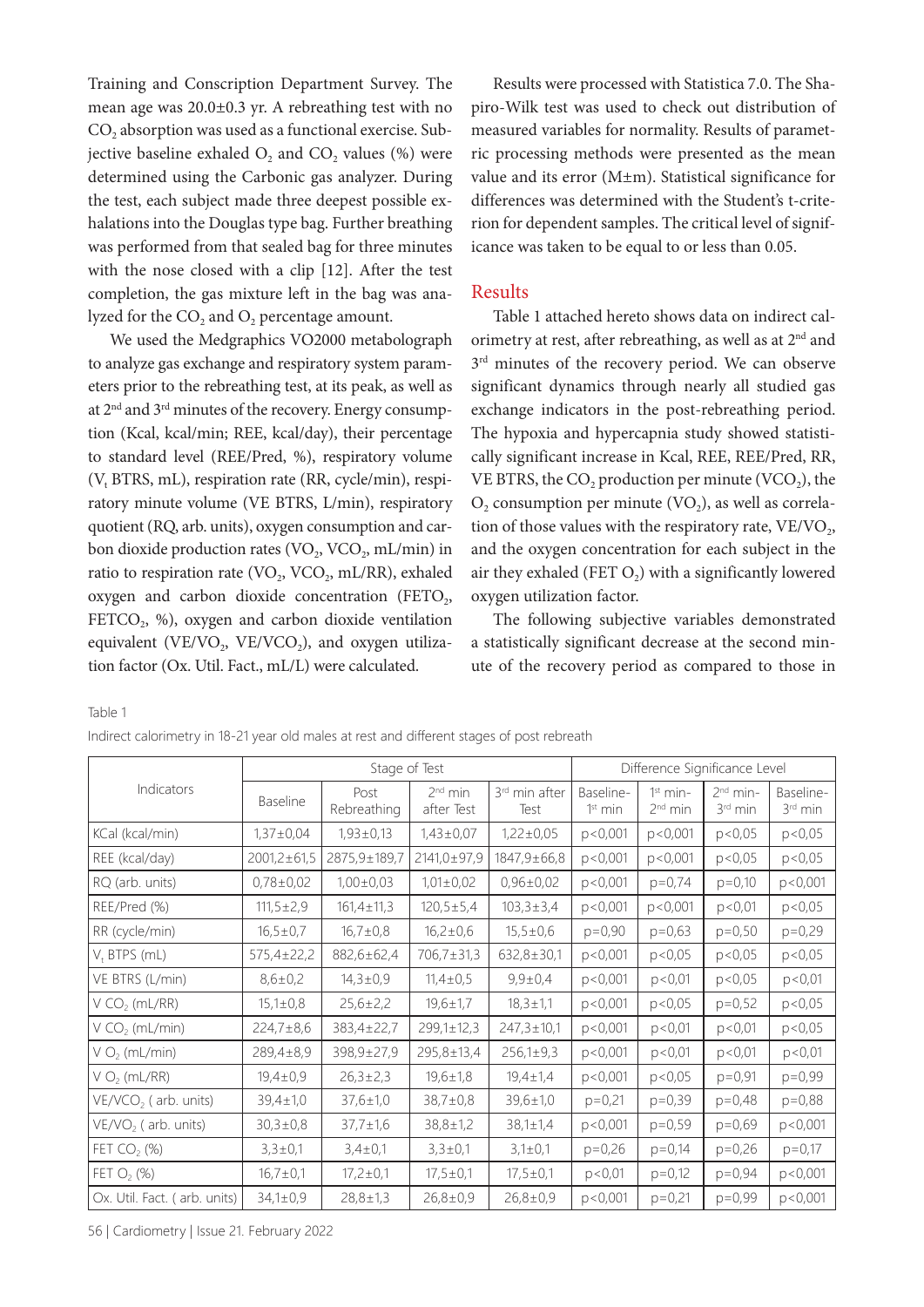the post-rebreathing period: Kcal, REE, REE/Pred,  $V_t$  BTPS, VE BTRS, VCO<sub>2</sub> (mL/min), VO<sub>2</sub> (mL/min),  $VCO<sub>2</sub>$  (mL/RR), and  $VO<sub>2</sub>$  (mL/RR) with no changes observed in RR,  $VE/VO_2$ , and Ox. Util. Fact. At the third minute of the recovery, the values of  $V_t$  BTPS, VE BTPS, and  $VCO<sub>2</sub>$  (mL/min) were significantly lower than those recorded at the second minute, but still higher than the resting values, which suggested an incomplete recuperation in comparison with the baseline. We could also observe an incomplete, vs. the baseline, recovery in RQ, VCO<sub>2</sub> (mL/RR), VE/VO<sub>2</sub>, FET  $O_2$ , and Ox. Util. Fact. values at the third minute after the test. No significant dynamics was found in RR,  $VE/VCO<sub>2</sub>$ , and FET  $CO<sub>2</sub>$  through all stages of the experiment.

Our results obtained indicate complicated diversified patterns in the gas analysis and the external respiration readjustments in response to hypoxic-&-hypercapnic exposure. We examined the peak values and found 7.4±0.2 % of carbon dioxide and 12.2±0.2 % of oxygen in the collecting bag after test, which made it only possible to use their own metabolic CO<sub>2</sub> to make hypercapnic effects. Under the rebreathing test, the subjective breathing patterns tended to change with running VE BTRS (pulmonary ventilation) due to higher  $V_t$  BTRS and with no changes in RR compared to the baseline values.

The growth of  $V_t$  BTPS occurs by using reserve volume of inhalation and exhalation, i.e., by a stronger contraction of the respiratory muscles, which provides deeper breathing. Greater importance of  $V_t$ ВТPS in pulmonary ventilation (VE ВТPS) indicates more reserve capabilities of the respiratory system and some effective patterns of adaptation which develop under loads [1]. The rebreathing peak significantly (by 70%) raised the  $CO<sub>2</sub>$  values, which remained high in the recovery period in comparison with the resting values. Carbon dioxide being the final product of metabolism develops biochemical reactions since it is a pronounced stimulator of the central nervous system, hemodynamics, the vascular tone, and it is also important in the regulation of the gas exchange and respiration functions [13, 14, 15].

The gas exchange chemo-regulation mechanism controls respiratory system functioning and is aimed at maintaining the proper partial pressure of carbon dioxide in the red blood cell mass [16]. It is known that the fastest way to reduce the amount of  $CO<sub>2</sub>$  in the body is to increase the ventilation function of the

lungs [17]: chemoreceptors produce a significant effect on the broncho-pulmonary system activity, since they sensitively react even to slight changes in the chemical composition of blood washing them [18]. Being in their excited state, the chemoreceptors contribute to meeting the body metabolic needs by intensifying the respiratory system activity  $[18]$ . The VE/VCO<sub>2</sub> indicator is a carbon dioxide ventilation equivalent; it reflects the ventilation needs for a specific amount of produced  $CO<sub>2</sub>$  [19] and is currently considered as a marker of the chemo-reflecting sensitivity [20]. Changes which occur in a linear relation between VE and carbon dioxide removal  $(VE/VCO<sub>2</sub>)$  are currently used for estimating the ventilation efficiency [21].

In our survey, we observed the test-peak-accelerated (by 66 %) pulmonary ventilation that fully removed excessive carbon dioxide, which was confirmed by zero dynamics in the carbon dioxide ventilation equivalent in response to the rebreathing test. The increased ventilation per minute (VE) and the  $CO<sub>2</sub>$  removal during the hypoxia-hypercapnia test are necessary for the homeostatic pH control in the body. Besides, that eventually reduces arterial  $PCO<sub>2</sub>$ [17]. The oxygen consumption rate  $(VO<sub>2</sub>)$  is the main characteristic of the gas exchange. However high VO<sub>2</sub> values reflect metabolic processes in the body rather than the external respiration and thus indicate a significant intensification of metabolism [22]. A hypoxic-hypercapnic exposure increases the body oxygen needs, which can be seen in an increased (by 34 %) rate of its consumption and the lowered VO<sub>2</sub> values in the recovery period as compared to the baseline.

G. Karaterzi in some works (2011) also indicates a reduction in the oxygen consumption after hypoxic training, which suggests a more efficient use of oxygen by tissues, a lower metabolic demand [23], and evaluates tissue adaptation to lack of  $O<sub>2</sub>$  [24]. According to F. Joulia (2002), hypoxemia and hypercapnia are associated with a reduced oxygen uptake [25].

The oxygen ventilation equivalent (VE/VO<sub>2</sub>) values determine respiratory needs at a given level of the  $O<sub>2</sub>$ utilization [19]. In our survey, we obtained fairly low resting oxygen equivalent values (VE/VO<sub>2</sub>), significantly lower than those given in other authors' studies [26]. At the same time, we observed higher  $VE/VO<sub>2</sub>$ in response to the rebreathing test, which indicated the lowered respiration efficiency and was confirmed by the decreasingly low oxygen utilization factor. The VE/VO<sub>2</sub> and oxygen util. factor dynamics is associat-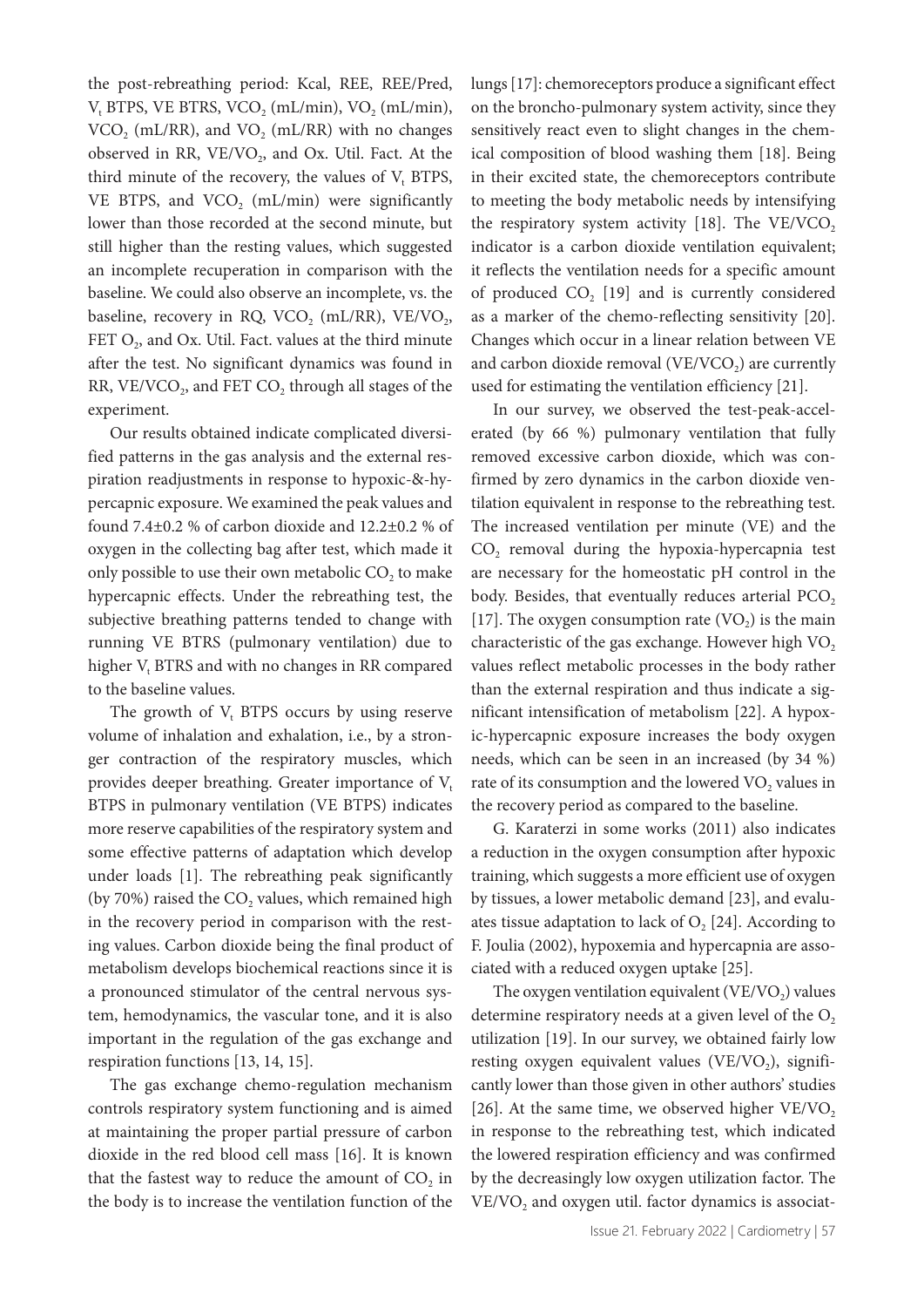ed with the gas exchange energy metabolic indicators that is significantly reduced in the recovery period (vs. the baseline and the peak values): Kcal, REE, and REE/Pred which are commonly used in scientific papers abroad as some criteria for metabolic adaptation, as well as the so called price of energy costs in people living in different climatic and geographical regions including the circumpolar zones [27]. In this context, our data are fully consistent with those indicated by those authors who associate low REE values after hypoxia with the energy conservation needs in order to prevent further energy loss due to a reduced oxygen consumption, which can be caused by lowered excitability in hippocampal neurons in the brain after hypoxia [28].

The overall dynamics of the carbon dioxide removal rate does not correspond to the changes in the oxygen consumption rate described above. At the peak of the test, VCO<sub>2</sub> increases by 70% versus the 34% increase in the rate of the oxygen consumption. The  $VCO<sub>2</sub>/VO<sub>2</sub>$  ratio reflected in the respiratory quotient (RQ), which assesses the metabolic processes, tends to rise at the peak, but not to reduce in the recuperation.

## Discussion and conclusions

The gas exchange readjustments caused by the combined hypercapnia and hypoxia exposure influence breathing patterns, which can be seen in accelerated metabolism at the peak states of the test and the reduction in the recovery. The respiration system demonstrates more pronounced pulmonary ventilation with deeper breathing as compared to the baseline value at any stage of the recovery period, up to the 3rd minute. In addition, our study has confirmed the previously described findings about the reduced oxygen consumption after the hypoxia and hypercapnia test. The ventilation equivalent values demonstrate their multidirectional changes, with no significant dynamics for carbon dioxide at all stages of the study, but significant and pronounced changes for oxygen observed in the post-rebreathing and recovery periods.

# Statement on ethical issues

Research involving people and/or animals is in full compliance with current national and international ethical standards.

# Conflict of interest None declared.

58 | Cardiometry | Issue 21. February 2022

Author contributions

The authors read the ICMJE criteria for authorship and approved the final manuscript.

## References

1. Agadzhanjan NA, Chizhov AJa. Hypoxic, hypocapnic and hypercapnic conditions: textbook. Мoscow: Medicine; 2003. 93 p.

2. Agadzhanjan NA, Polunin IN, Stepanov VK, Poljakov VN. Man in conditions of hypocapnia and hypercapnia. Astrahan'-Moskva: AGMA; 2001. 340 p.

3. Meerson FZ. Adaptation medicine: mechanisms and protective effects of adaptation. Мoscow: Hypoxia Medical J.; 1993. 331 p.

4. Gridin LA. Modern understanding of the physiological and therapeutic and prophylactic effects of actions hypoxia and hypercapnia. Medicine. 2016(3):45-68.

5. Sirotinin NN. Life on the heights and disease of the heights. Kiev: USSR Academy of Sciences Publ.; 1939. 226 p.

6. Breslav IS. Central and peripheral chemoreception of the respiration system. Physiology of Respiration. SpB: Nauka; 1994. Pp. 416-472.

7. Malkin VB, Gippenrejter EB. Acute and chronic hypoxia. Мoscow: Nauka; 1977. 319 p.

8. Wade JG, Larson JrCP, Hickey RF, Ehrenfeld WK, Severinghaus JW Effect of carotid endarterectomy on carotid chemoreceptor and baroreceptor function in man. N. Engl. J. Med. 1970(282):823–829. https://doi. org/10.1056/nejm197004092821501

9. Lugliani RB, Whipp BJ, Seard C, Wasserman K. Effect of bilateral carotid-body resection on ventilatory control at rest and during exercise in man al. N. Engl. J. Med. 1971(285):1105-1111. https://doi.org/10.1056/ nejm197111112852002

10. Gelfand R, Lambertsen CJ. Dynamic respiratory response to abrupt change of inspired CO2 at normal and high PO2. J. Appl. Physiol. 1973(35):903-913. https://doi.org/10.1152/jappl.1973.35.6.903

11. Lam YY, Ravussin E. Indirect calorimetry: an indispensable tool to understand and predict obesity. Eur J Clin Nutr. 2017(71):318-22. https://doi.org/10.1038/ ejcn.2016.220

12. Maksimov AL. Informative value of changes in hand skin temperature in response to hypoxic exposure. Human Physiology. 2005;31(3):108-117.

13. Abrosimov VN. Hyperventilation syndrome in the practice of a physician. Rjazan'; 2001. 136 p.